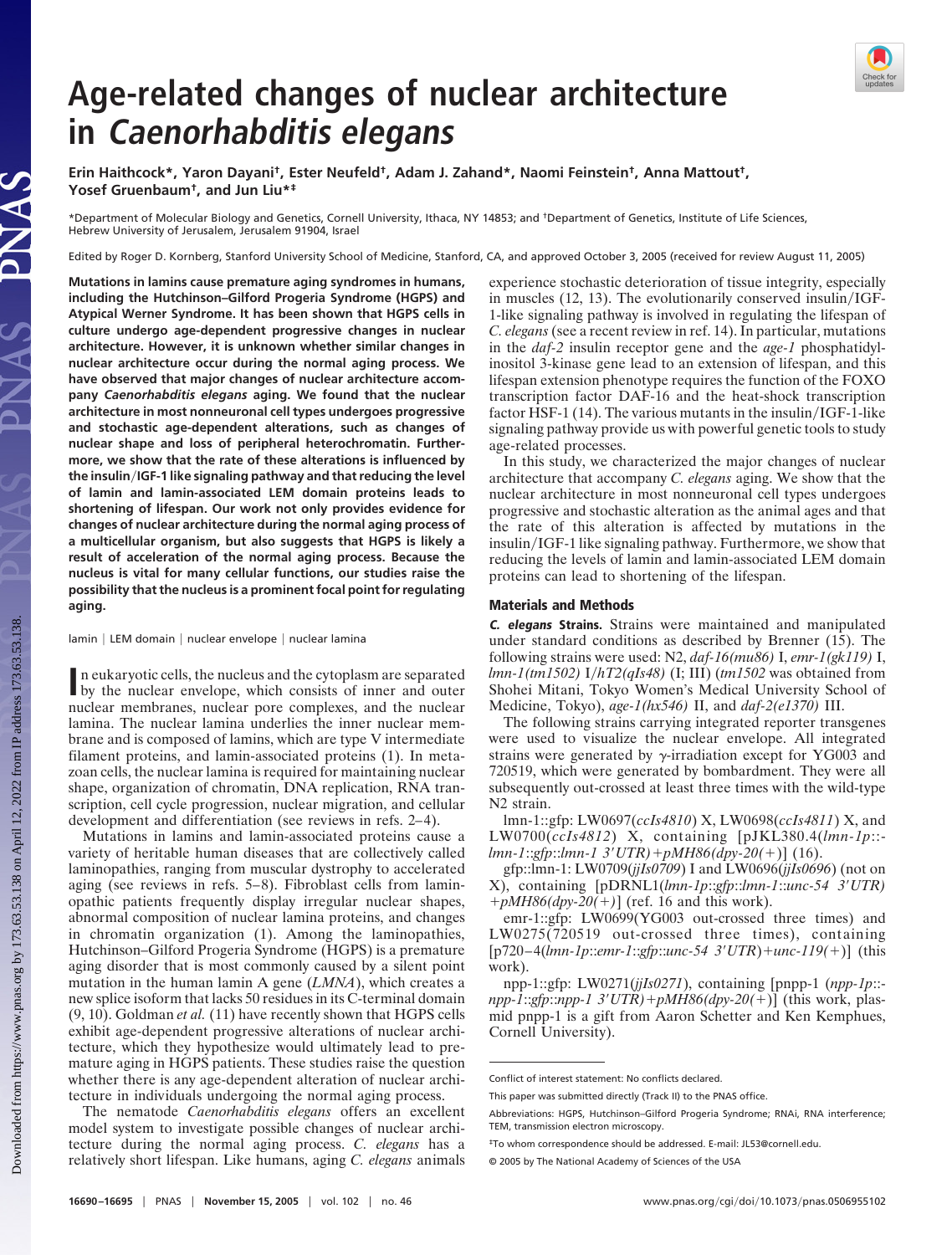**Lifespan Assays.** Lifespan assays were carried out by using a slightly modified protocol of Lee *et al.* (17). Animals from single-day egglays (day 0) were grown on NGM plates at 16°C until they reached young adult stage. Fifty to 100 animals ( $\approx$ 30 animals per plate) were then transferred to NGM plates containing  $0.05$  mg/ml 5-fluoro 2'-deoxyuridine (FUDR) to prevent growth of progeny and were allowed to grow on these plates at 25°C unless noted. Animals were scored every day until they no longer responded to a gentle prodding with a platinum wire, which is considered dead. Animals that exploded were censored from the experiments. Control experiments lacking FUDR showed no effect of FUDR on lifespan.

For lifespan assays of animals undergoing RNA interference (RNAi), gravid adults were allowed to egglay overnight on dsRNA-expressing bacteria on RNAi plates (17). When they reached young adulthood, 50–100 of them were transferred to fresh RNAi plates with 5-fluoro 2'-deoxyuridine ( $\approx$ 30 animals per plate). Freshly induced RNAi bacteria were added to the plates every 5 days. Lifespan was scored as described above. All lifespan assays of animals undergoing RNAi were carried out at 20°C.

For all lifespan experiments, assays were repeated at least twice. Data were analyzed by using the Kaplan–Meier Survival Analysis of SPSS software (version 11, SPSS, Chicago) for statistical analysis.

**RNAi Constructs.** The following plasmids were transformed to HT115(DE3) (18) and used in the RNAi feeding experiments: pJKL483.1 for *lmn-1* (19) and pAJZ1.2 for *lem-2* (this work, cloning information available upon request). The *hsf-1* RNAi clone is from the Ahringer library (20). L4440 (gift from Andy Fire, Stanford University) was used as a negative control in all experiments.

**Fluorescence and Electron Microscopy.** Age-synchronized N2 animals were fixed and prepared for indirect immunofluorescence staining with anti-lamin antibodies as described (16). Direct observation of GFP epifluorescence in transgenic animals carrying various integrated GFP markers was carried out by mounting 5–10 animals per day per strain on 2% agarose pads with ENL buffer (50 mM NaCl/5 mM EDTA/0.33 mM Levamisole) and visualized either on a Leica DMRA2 compound microscope, where the images were captured by a Hamamatsu Orca-ER camera using OPENLAB software (version 3.0.9, Improvision), or on a Leica TCS SP2 confocal microscope. Subsequent image analysis was performed by using PHOTOSHOP 7.0 (Adobe Systems, San Jose).

Transmission electron microscopy (TEM) of *C. elegans* was carried out essentially as described (21). Adult *C. elegans* were collected in PBS and washed twice in PBS. The animals were cut with sharp forceps behind either the pharynx or the tail to allow rapid penetration of solutions and immediately subjected to fixation in PBS (pH 7.5) containing 2.5% paraformaldehyde and 2.5% glutaraldehyde overnight at 4°C. The animals were washed three times with PBS and mounted in 3.4% low melting point agarose (Sigma) to control the horizontal orientation of the worms in the final Epon blocks. The agarose blocks were incubated at 22°C in 0.1 M sodium cacodylate (pH 7.5) for 10 min, and for 1 h in 0.1 M sodium cacodylate containing  $1\%$  OsO<sub>4</sub> and 1.5% reduced  $K_4Fe(CN)_6$ . The blocks were then washed four times, 10 min each, with 0.1 M sodium cacodylate. The sample was then washed twice, 10 min each, with double distilled  $H_2O$ and then incubated in 30%, 50%, 70%, 80%, 90%, and 95% ethanol for 10 min each, followed by three washes, 20 min each, in 100% ethanol. Samples were then washed twice, 10 min each, in propylene oxide. The samples were then incubated in a series of graded Epon in propylene oxide solutions overnight at 4°C  $(1:4, 1:1, 1:3)$ , followed by overnight incubation at  $4^{\circ}$ C in fresh 100% Epon. The Epon block was polymerized for 3 days at 60°C. They were then sectioned horizontally by using a Diatome diamond knife, to give fine slices of 80–90 nm of longitudinal view of each worm from head to tail. The sections were picked up on 200 mesh thin bar copper grids and stained with uranyl acetate and lead citrate. Samples were viewed with an electron microscope (Philips Technai 12) equipped with a MegaView II charge-coupled device camera.

**Western Blot Analysis.** Age-synchronized animals (40–50 animals per time point) were collected and subjected to SDS/PAGE analysis. Proteins were transferred to Immobilon P membranes (Millipore) and probed with rabbit polyclonal anti-lamin antibodies (16) and the mouse monoclonal anti-actin antibody JLA20 (22). Both antibodies were used in 1:2,000 dilutions. JLA20 was obtained from the Developmental Studies Hybridoma Bank, developed under the auspices of the National Institute of Child Health and Human Development and maintained by The University of Iowa Department of Biological Sciences (Iowa City).

## **Results**

**Aging Wild-Type Animals Show Specific Alterations of the Nuclear Lamina.** To observe any age-related changes of the nuclear lamina in wild-type *C. elegans* animals, we generated integrated transgenic lines that carry GFP fused to the single *C. elegans* lamin encoded by *lmn-1* (16); this allowed direct observation of the GFP signal in live animals. We obtained multiple integrated transgenic lines carrying either the C-terminal *lmn-1*::*gfp* fusion construct (three lines) or the N-terminal *gfp*::*lmn-1* fusion construct (two lines) (see *Materials and Methods*). We out-crossed all transgenic lines with wild-type N2 background multiple times to eliminate possible mutations generated during integration. As shown in Table 1, which is published as supporting information on the PNAS web site, all transgenic lines had a similar lifespan to that of wild-type N2 animals. We conclude that the transgenic fusion proteins have no effect on lifespan.

We then monitored for changes in nuclear morphology by LMN-1::GFP in stage-synchronized transgenic animals every other day starting from the L2 stage until the animals died by using both compound and confocal microscopy (a total of 20–30 animals on average were examined at each time point, see *Materials and Methods*). We found very few changes of nuclear lamina morphology in neuronal nuclei (data not shown), consistent with previous findings by Herndon *et al.* (13) that the nervous system remains rather intact in old animals. Instead, we found that body wall muscle, hypodermal, and intestinal nuclei exhibited progressive and stochastic changes of nuclear lamina morphology as animals aged. As shown in Fig. 1*A*, most nuclei in young animals (day 4) had the LMN-1::GFP signal smoothly distributed around the periphery (class I nuclei, Fig. 2). Over time, an increasing number of nuclei started to show a rather convoluted nuclear periphery, with multiple folds and, sometimes, bright dots of GFP signals (Fig. 1 *B*, *C*, and *G*; class II nuclei in Fig. 2). As the animals became older and less mobile, they started to accumulate nuclei with significantly increased intranuclear and decreased nuclear peripheral LMN-1::GFP, as well as nuclei that showed increasingly abnormal shape and/or extensive stretching and fragmentation (Fig. 1 *D*–*F* and *H*; class III nuclei in Fig. 2). The specific nuclear morphology adopted by different nuclei (even of the same cell type) was variable both among different animals and within individual animals (data not shown). However, the total number of class I nuclei decreased, whereas the number of class II and III nuclei increased as wild-type animals aged (Fig. 2). Previously, Herndon *et al.* (13) have grouped wild-type animals into three classes based on their locomotory activities, from the highly mobile class A animals, to the increasingly less mobile class B and C animals. We observed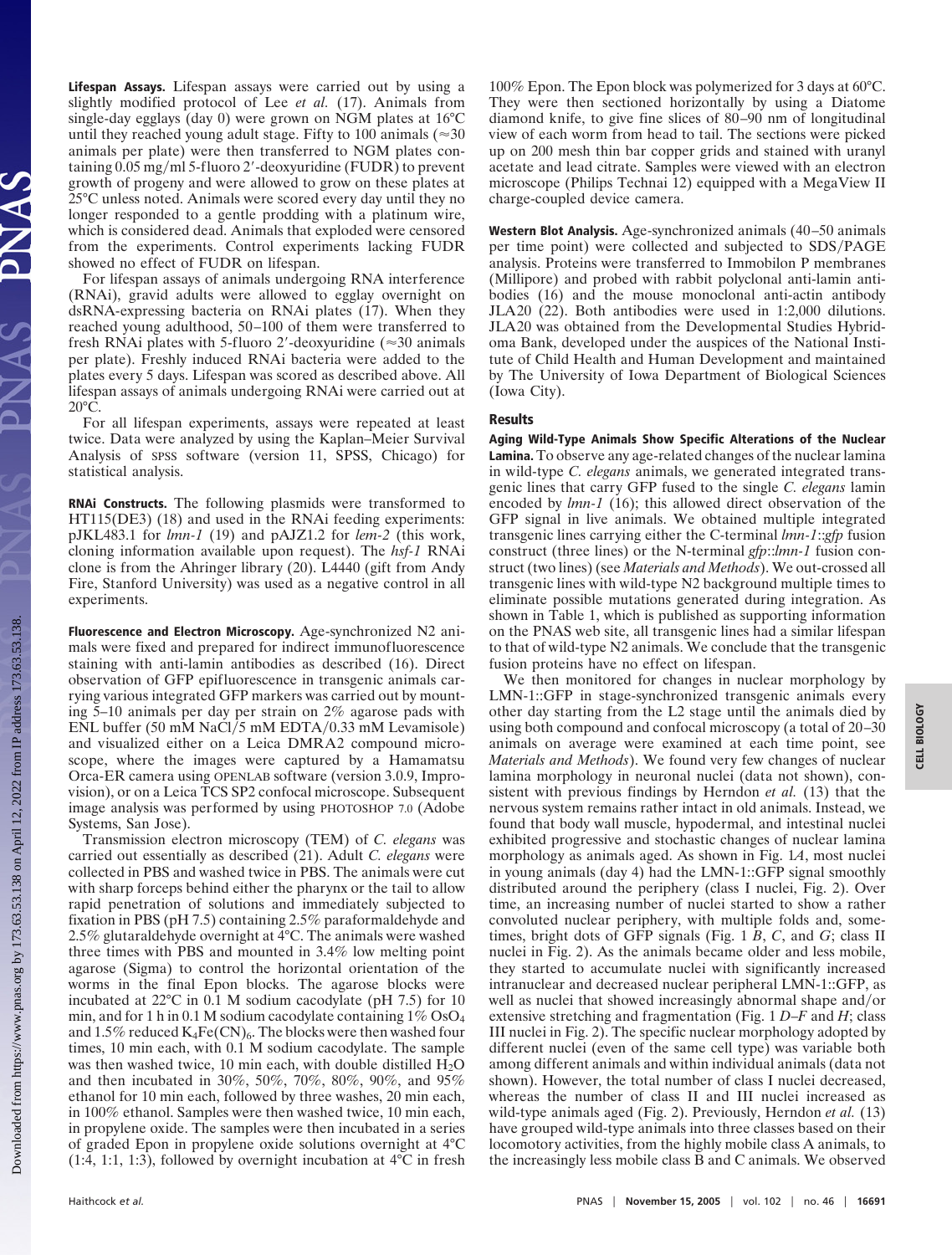

**Fig. 1.** The nuclear lamina undergoes progressive changes in aging nematodes. The nuclear lamina morphology as revealed in live *C. elegans* animals by LMN-1::GFP in days 4 (*A*), 8 (*B*), 12 (*C*), 15 (*D*) and 18 (*E* and *F*) animals under a confocal microscope. (*G* and *H*) Higher magnification confocal images of typical nuclei in days 12 (*G*) and 18 (*H*). Notice the folding of the nuclear lamina in *G* and the less distinct nuclear periphery and increased intranuclear localization of LMN-1::GFP in *H*. DAPI (*I* and *K*) and anti-LMN-1 antibody (*J* and *L*) staining of days 4 (*I* and *J*) and 14 (*K* and *L*) animals. Animals used in this experiment and the experiments in Figs. 2 and 5 were grown at 16°C from eggs until day 4. They were then shifted to 25°C and allowed to grow at 25°C until death. (Scale bars, 5  $\mu$ m in *G* and *H* and 10  $\mu$ m in *A–F* and *I–L*.)

that the class C animals tend to accumulate more class III nuclei as compared to class A and B animals (data not shown).

To rule out the possibility that the observed age-related changes in nuclear lamina morphology were an artifact of the LMN-1::GFP used, we fixed age-synchronized populations of wild-type N2 animals and stained them with anti-Ce-lamin antibodies. We observed similar age-related changes of Ce-lamin distribution to those observed by using LMN-1::GFP. As shown in Fig. 1 *I*–*K*, although most nuclei of young animals at day 4 had distinct nuclear peripheral Ce-lamin staining (Fig. 1 *I* and *J*), nuclei in old animals at day 14 showed less distinct nuclear peripheral Ce-lamin staining and relatively more intranuclear staining with abnormal accumulation of the LMN-1 signal in bright foci or blobs (Fig. 1 *K* and *L*). In addition to staining fixed animals, we also observed live animals under differential interference contrast optics and found that the nuclear periphery in older animals became progressively less well defined (data not shown), similar to observations previously reported by Garigan *et al.* (12). Therefore, we conclude that wild-type animals undergo stochastic and progressive alterations of their nuclear lamina as they aged.

**Aging Wild-Type Animals Show Alterations of Other Aspects of Nuclear Architecture.** To examine whether the nuclear envelope in general underwent progressive alteration in aging wild-type



**Fig. 2.** Summary of nuclear morphology changes in aging animals of different genetic backgrounds. Nuclear morphology of wild-type,*daf-2(e1370)*, and *daf-16(mu86)* animals was monitored by using *ccIs4810(lmn-1*::*gfp)*. Multiple images were taken of the middle part of the worm (excluding the head and the tail) by a confocal or a compound microscope. Nuclei from the collected images were counted and grouped into three different classes (class I–III) based on their morphology and GFP signal distribution (see *Results*). Neuronal nuclei were excluded from the counting. The nuclei counted are primarily hypodermal. Data were derived from a total of 20–30 animals on each of the days indicated (pooled from two to three experiments). *y* axis, percent of nuclei in a given category (black column, class I; gray column, class II; white column, class III). *x* axis, days (total number of nuclei scored).

animals, we followed other components of the nuclear envelope by generating integrated transgenic lines carrying GFP fused to Ce-emerin, an integral inner nuclear membrane protein encoded by *emr-1* (19) and NPP-1, a component of the nuclear pore complex encoded by *npp-1* (A. Schetter and K. Kemphues, personal communication). As shown in Fig. 6, which is published as supporting information on the PNAS web site, both proteins showed age-dependent changes in distribution, similar to those observed by using LMN-1::GFP. Thus, different nuclear envelope components undergo progressive alterations in aging *C. elegans* animals.

To further analyze the nuclear and chromatin phenotypes in aging animals, wild-type worms that were grown at 25°C to different ages were fixed, embedded, sectioned, stained, and viewed by TEM. At day 4 of development the nuclear membranes, nuclear pore complexes and heterochromatin of muscle (Fig. 3 *A*–*C*), hypodermal, and pharyngeal nuclei (data not shown) looked normal and similar to that of nuclei from larval stages (data not shown). At day  $8 \approx 30\%$  of the nuclei started to have a convoluted appearance  $(n = 47)$ , which was accompanied by heterochromatin loss from the nuclear periphery (Fig. 3 *D*–*F*). By day 12, most nuclei were highly lobulated and peripheral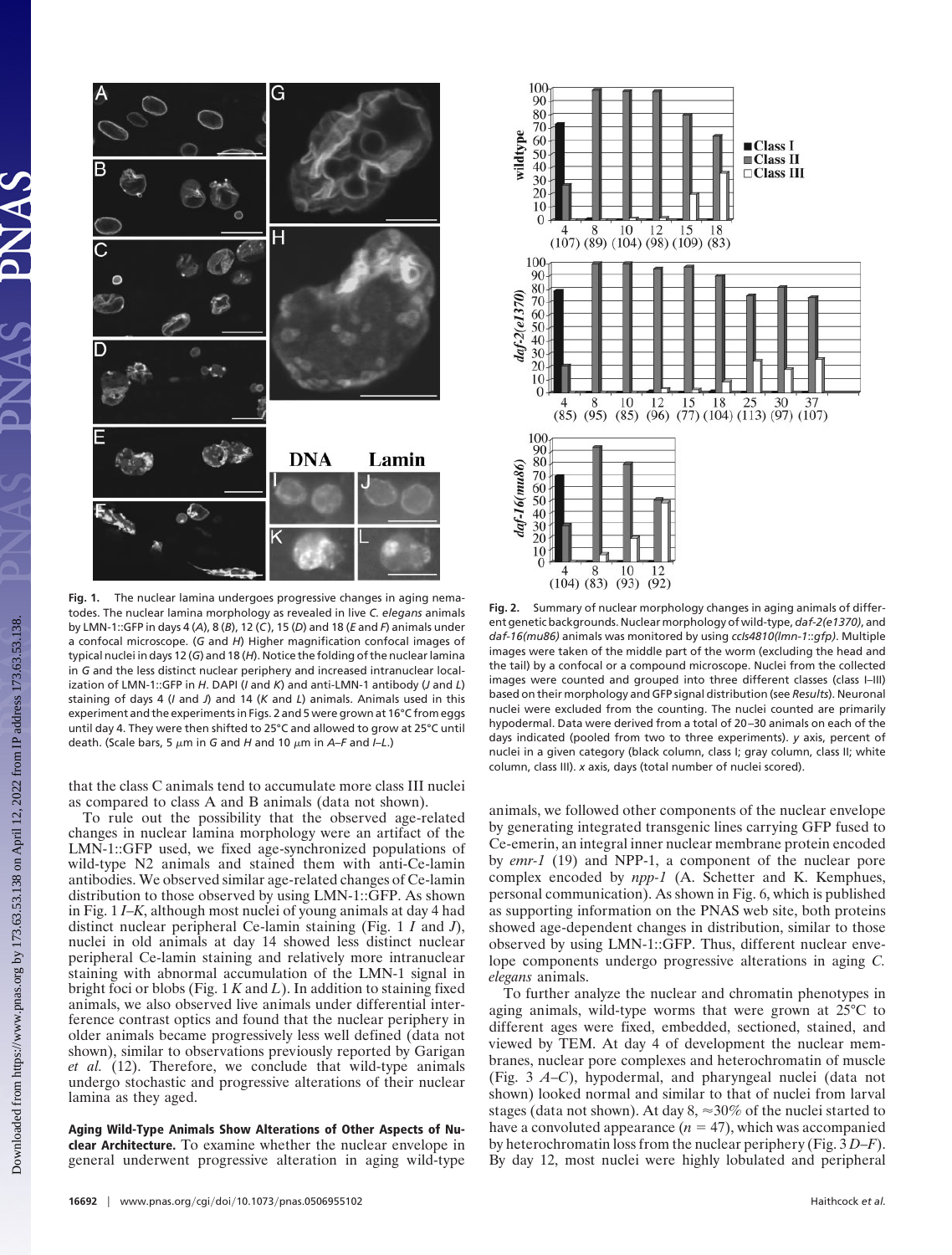

**Fig. 3.** Thin section electron microscope pictures demonstrating the gradual deterioration of nuclear and nuclear envelope structures with age. Muscle nuclei from anterior (*B*, *F*, and *H*), middle (*A*, *D*, and *I*), and posterior (*C*, *E*, and *G*) of the worm. The nuclei were from days 4 (*A*–*C*), 8 (*D*–*F*), and 12 (*G*–*I*) animals grown at 25°C. (Scale bars, 2  $\mu$ m.)

heterochromatin could not be detected (Fig. 3 *G*–*I* and Fig. 7, which is published as supporting information on the PNAS web site). However, condensed chromatin could be observed away from the nuclear periphery (Figs. 3 *G* and *I* and 7). In addition, 21% of (57 of 273) of the muscle nuclei looked highly lobulated or fragmented (Figs. 3 *G* and *I* and 7). Again, these changes in nuclear morphology were accompanied with changes in heterochromatin loss from the nuclear periphery. Higher magnification of day 12 or older nuclei showed additional phenotypes including the presence of mitochondria in grooves of the nuclear envelope, abnormal looking chromatin, dark inclusions of unknown material, and additional layers of nuclear membranes that indicated membrane proliferation (Fig. 7).

All together, these results demonstrate specific changes in nuclear architecture in aging animals.

**The InsulinIGF-1-Like Signaling Pathway Influences the Rate of Age-Related Nuclear Architecture Changes.** The insulin/IGF-1-like signaling pathway plays a major role in regulating the lifespan of *C. elegans* (14). Previous studies have shown that mutations in this pathway change the rate at which tissues age (12, 13). To examine whether this pathway also affects the rate of age-related changes in nuclear architecture, we introduced the integrated *lmn-1*::*gfp* transgene (*ccls4810*) into the long-lived mutant *daf-2(e1370)* and the short-lived mutant *daf-16(mu86)* (23, 24). We then examined the nuclear envelope morphology in aging animals of different genotypes by following LMN-1::GFP distribution. We found that the nuclear envelope in both *daf-2(e1370)* and *daf-16(mu86)* mutant animals underwent age-related morphological changes and that the characteristics of these changes in the mutants were similar to those of wild-type animals (Fig. 4). However, the rate of changes in these mutant animals was significantly different from that of wild-type animals. As shown in Figs. 2 and 4, although both *daf-2(e1370)* and *daf-16(mu86)* mutant animals started to accumulate class II nuclei at about the same age, the age onset of significant accumulation of class III nuclei in these mutant animals differed from that of wild-type animals. In



Fig. 4. Mutants in the insulin/IGF-1-like signaling pathway exhibit altered rate of nuclear envelope deterioration. (*A*–*D*) LMN-1::GFP in *daf-2(e1370)* mutant animals at days 4 (*A*), 8 (*B*), 20 (*C*), and 37 (*D*). (*E*–*H*) LMN-1::GFP in *daf-16(mu86)* mutant animals at days 4 (*E*), 8 (*F*), 10 (*G*), and 12 (*H*). (Scale bars, 10  $\mu$ m in all panels.)

wild-type animals, significant accumulation of class III nuclei  $(20.2\%)$  was detected on day 15 (Fig. 2). A similar portion of class III nuclei (24.8%) was detected in long-lived *daf-2(e1370)* mutant animals only at day 25, whereas 10-day-old short-lived *daf-16(mu86)* mutant animals accumulated 19.4% class III nuclei (Fig. 2). Similar observations were obtained in the long-lived *age-1(hx546)* (25) and the short-lived *hsf-1(RNAi)* (26) mutant animals (data not shown). Therefore, we conclude that the activity of the insulin/IGF-1-like signaling pathway influences the rate of age-related changes of the nuclear envelope.

**Reducing the Level of Nuclear Lamina Components Results in Shortened Lifespan.** Given that mutations in the human *LMNA* gene cause HGPS and that the accumulation of the mutant LMNA protein is correlated with progressive changes of nuclear architecture in HGPS cells (9–11), we next examined by Western blot analysis whether there were age-correlated changes of Ce-lamin level or modification state. We saw no dramatic changes in either the mobility or the level of Ce-lamin from aging animals (Fig. 8, which is published as supporting information on the PNAS web site).

To further investigate whether Ce-lamin plays any role in the aging process, we examined the consequences of reducing the level of Ce-lamin on lifespan. We obtained an *lmn-1* deletion allele, *tm1502*, from the National Bioresource Project for the nematode. *tm1502* deletes 604 base pairs, including the translation start site and the first three exons of the *lmn-1* gene (Fig. 5*A*). We out-crossed and balanced the *tm1502* mutation. *tm1502tm1502* homozygous animals are viable but sterile. Their survival to adulthood is presumably due to the maternal load of the Ce-lamin protein from the heterozygous  $tm1502/+$  mother,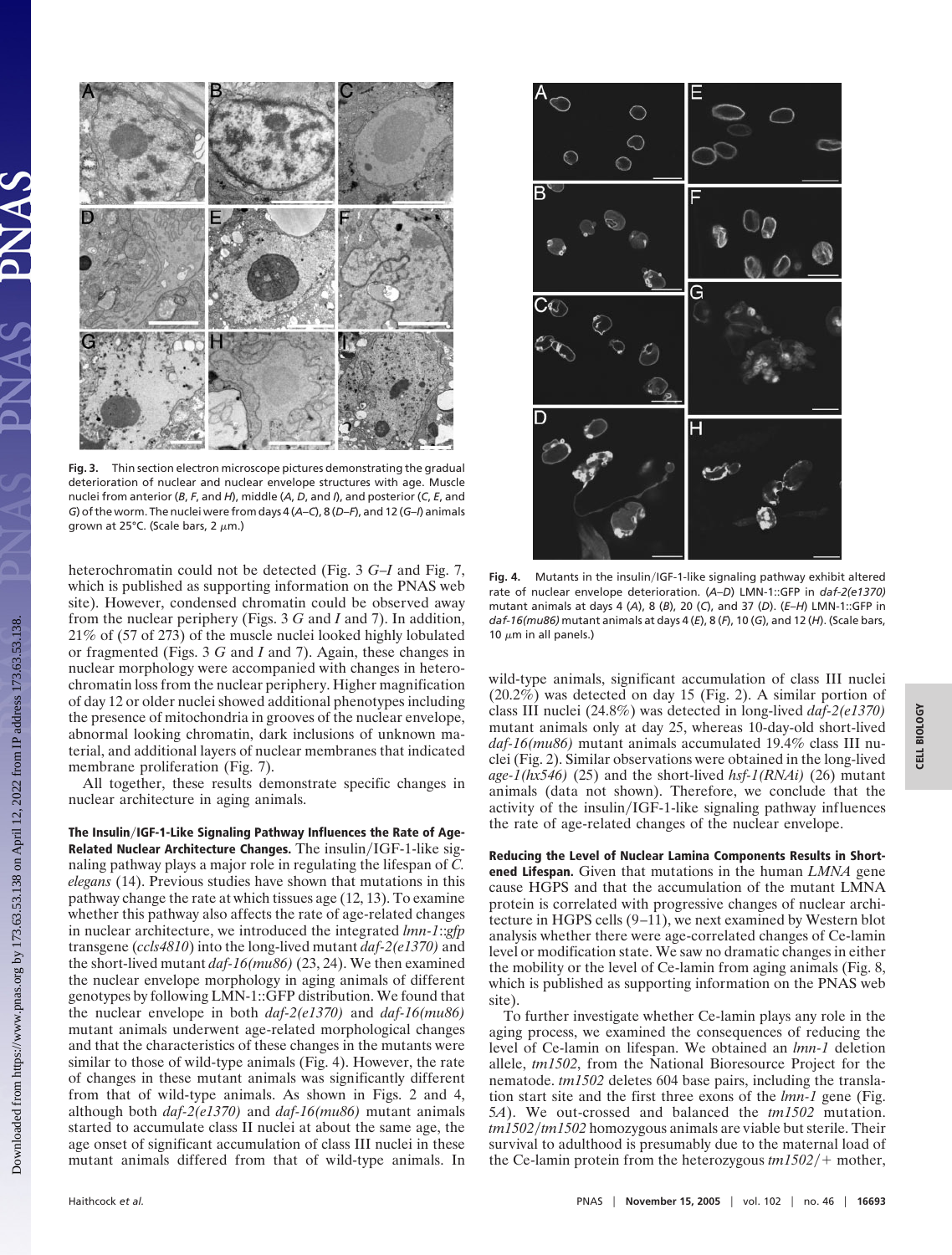

**Fig. 5.** Animals with reduced level of Ce-lamin or the two LEM domain proteins Ce-emerin and Ce-MAN1 have a shorter lifespan. (*A*) Diagram of the *lmn-1* genomic structure depicting the location of the *tm1502* mutation. (*B*) Western blots of extracts from adult N2, *tm1502*- and *tm1502tm1502* animals probed with antibodies against Ce-lamin and actin. (*C*) Lifespan of *tm1502*- and *tm1502tm1502* animals at 20°C. (*D*) Lifespan of *emr-1(gk119); lem-2(RNAi)* animals at 20°C (see *Materials and Methods*). *N2(L4440)* and *emr-1(gk119)* refer to wild-type and *emr-1(gk119)* single mutant animals fed on control bacteria with the empty RNAi feeding vector L4440, respectively. *lem-2(RNAi)* and *emr-1(gk119); lem-2(RNAi)* refer to wild-type and *emr-1(gk119*) single mutant animals fed on bacteria expressing ds-RNA against *lem-2*, respectively.

as we have shown that Ce-lamin proteins are very stable (16). Adult *tm1502tm1502* animals had no detectable Ce-lamin on Western blots (Fig. 5*B*). However, they showed no morphological or movement defects. They appeared to have a normallooking vulva, and they contained all of the differentiated cells derived from the single postembryonic mesodermal lineage, the M lineage (data not shown). The normal vulva and the normal M lineage suggest that postembryonic cell divisions in somatic tissues are normal in *tm1502tm1502* mutant animals. Despite the apparently normal soma, *tm1502tm1502* animals lived significantly shorter compared to  $tm1502/+$  animals (Fig. 5C) and Table 1).

We also specifically reduced Ce-lamin levels during postembryonic development to bypass its essential requirement for normal embryonic development. We did this by feeding wildtype animals from hatching through postembryonic development with bacteria expressing dsRNA against *lmn-1*. More than 80% of the *lmn-1(RNAi)* animals generated this way were fertile and they produced close to 100% dead embryos, as expected by the loss of maternal Ce-lamin function (16). These fertile animals showed no detectable morphological defects  $(n > 200)$ . However, they exhibited a shortened lifespan compared with wild-type animals fed with control bacteria (Table 1). Thus, Ce-lamin is critical for the normal lifespan of *C. elegans.*

We have previously shown that Ce-lamin interacts with two LEM domain proteins Ce-emerin and Ce-MAN1, encoded by *emr-1* and *lem-2*, respectively (19, 27). Because reducing the level of Ce-lamin led to a decrease in lifespan (Fig. 5*C* and Table 1), we also examined the consequences of reducing both Ce-emerin and Ce-MAN1 on the lifespan of the animals. We have obtained a deletion allele of *emr-1* from the *C. elegans* Gene Knockout Consortium, *gk119*, which has the entire coding region of *emr-1* deleted. *emr-1(gk119)* mutant animals are fertile with a normal lifespan (Fig. 5*D* and Table 1). However, when we fed *emr-1(gk119)* mutant animals from hatching throughout postembryonic development with bacteria expressing dsRNA against *lem-2*, the resulting *emr-1(gk119); lem-2(RNAi)* animals were sterile and had a significantly shorter lifespan than that of *emr-1(gk119)* animals fed on control bacteria (Fig. 5*D* and Table 1). Feeding wild-type animals with bacteria expressing dsRNA against *lem-2* also resulted in a reduction of lifespan, but to a lesser degree (Fig. 5*D* and Table 1). Therefore, we conclude that nuclear envelopes with normal Ce-lamin and the two LEM domain proteins Ce-emerin and Ce-MAN1 are critical for the normal lifespan of *C. elegans* animals.

## **Discussion**

Our studies demonstrate that wild-type *C. elegans* animals undergo age-related changes of the nuclear architecture. We have observed changes of nuclear shape, abnormal distribution of nuclear envelope proteins and loss of peripheral heterochromatin in increasingly older animals. These age-related changes of nuclear architecture are not restricted to specific areas of the animal, and they primarily occur in nonneuronal cells, including muscle, hypodermal, and intestinal cells. Furthermore, the specific changes we observed varied among individual cells within an animal and among different individual animals. These findings are consistent with previous findings that *C. elegans* animals undergo age-dependent deterioration of nonneuronal tissues, especially in muscle cells, and that the age-related tissue deterioration in *C. elegans* has a strong stochastic component (12, 13). We have shown that the insulin/IGF-1-like signaling pathway influences the rate of age-related nuclear architecture changes (Figs. 2 and 4). This same signaling pathway has also been shown to influence rates of tissue degeneration in aging animals (12,